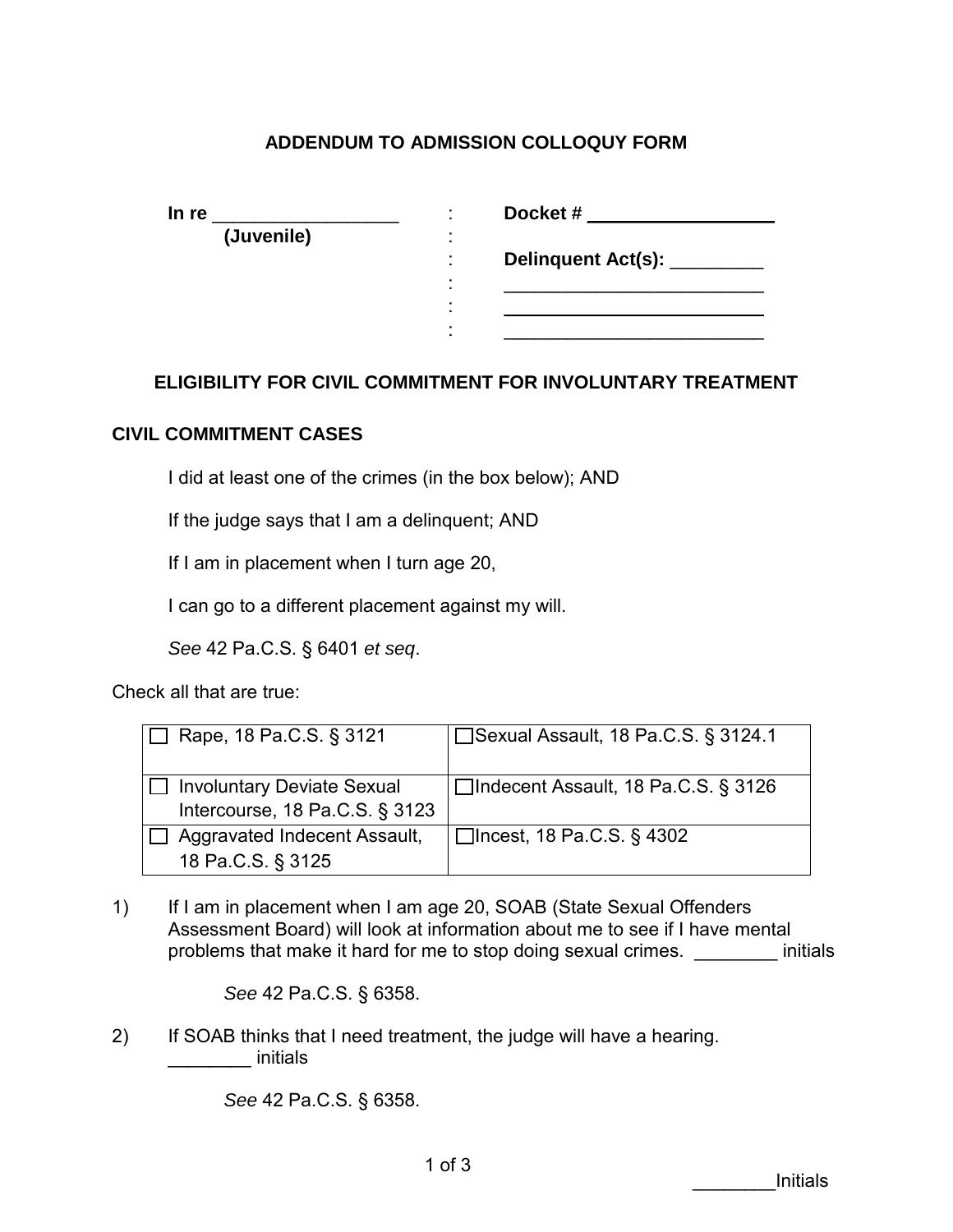3) If the judge agrees I need treatment, I will have a second hearing. \_\_\_\_\_\_\_\_ initials

*See* 42 Pa.C.S. § 6358.

- 4) At the hearing, the judge will decide if I have mental problems that make it likely that I will do sexual crimes again. If the judge says yes:
	- a) I will go to a different placement for at least one year. This initials *See* 42 Pa.C.S. §§ 6403 & 6404.
	- b) I will be required to register as a sex offender under the Sex Offender Registration and Notification Act. \_\_\_\_\_\_\_\_ initials *See* 42 Pa.C.S. § 9799.13(9).
	- c) If and when I am released from this different placement, I must register with the state police and report to them every 90 days for at least 25 years. It is a crime not to register and report to the state police. Information about me and my crime will also be available for everyone to to see on the internet. decrease initials

*See* 42 Pa.C.S. §§ 9799.15(a)(5), (a.2) & 9799.15(b)(1)(iii); 18 Pa.C.S. § 4951.1

d) If I am released from this different placement and continue to register and report to the state police and I do not commit any more serious crimes for at least 25 years, I can ask the judge whether I can stop registering and reporting to the state police. The initials

*See* 42 Pa.C.S. § 9799.15(a.2).

- 5) The judge will look at my case each year. I will stay in that placement for as long as the judge decides that I have mental problems that make it likely that I will do sexual crimes again. **Example 10** initials
- 6) If the judge says I can leave placement, I must continue to get treatment when told for my mental problems. The judge will look at my case after one year. \_\_\_\_\_\_\_\_ initials

*See* 42 Pa.C.S. §§ 6404.1 & 6404.2.

7) If the judge says I can stop getting treatment after one year, I still must talk to a counselor every month. \_\_\_\_\_\_\_\_ initials

*See* 42 Pa.C.S. §§ 6404.1 & 6404.2.